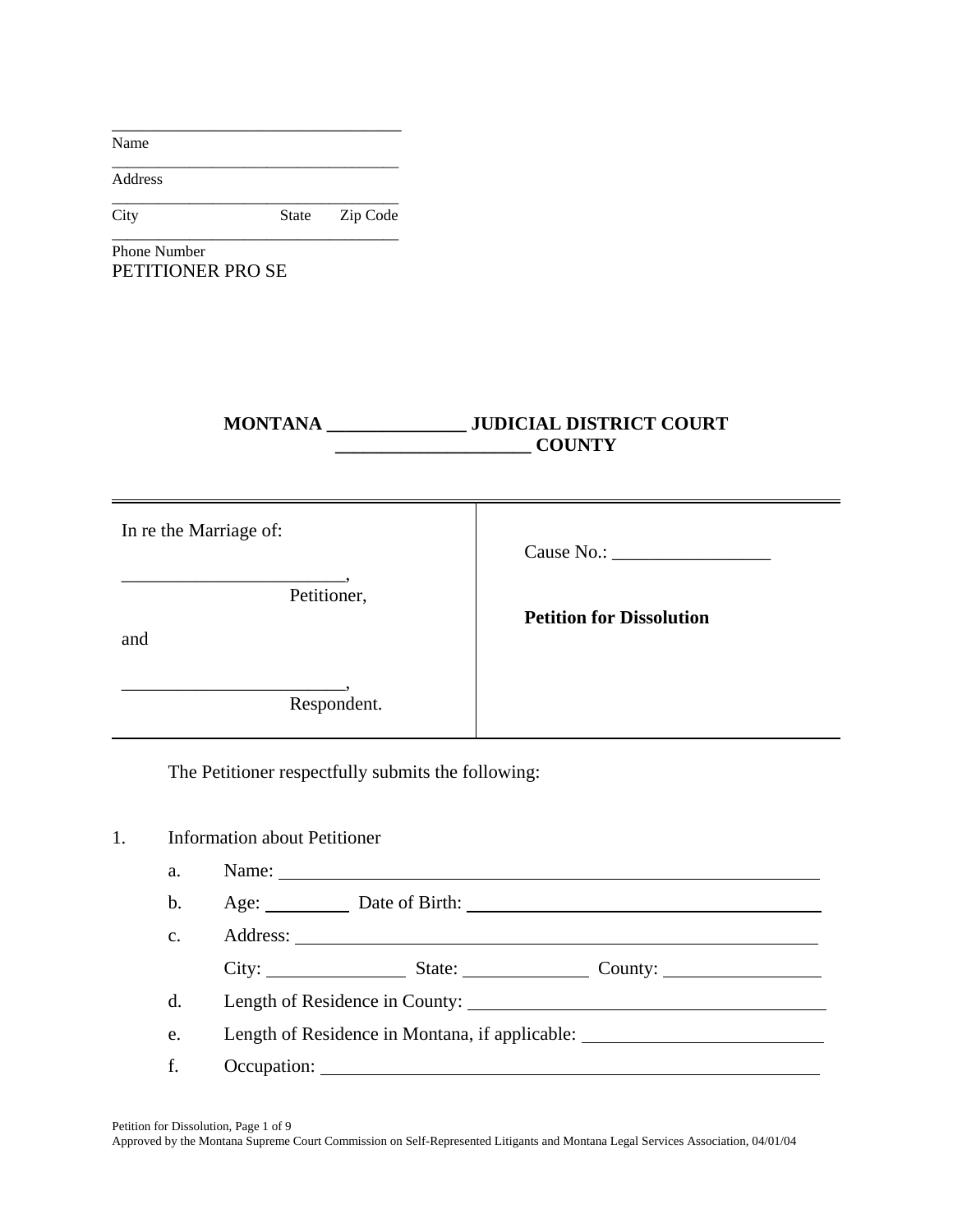#### 2. Information about Respondent

- a. Name:
- b. Age: Date of Birth:
- c. Address: City: State: County:
- d. Length of Residence in County:
- e. Length of Residence in Montana, if applicable:
- f. Occupation:

## **3. Date and Place of Marriage**

#### Choose One:

- [ ] The parties were married on (*date*): . The marriage was registered in the County of , State of .
- [ ] The parties were married at common law. The parties assumed a marital relationship by mutual consent and agreement and confirmed their marriage by cohabitation and public repute.

## **4. Separation**

Choose One:

- [ ] The parties separated on (*date*):
- [ ] The parties are not yet separated.

## **5. Jurisdiction**

- a. The jurisdictional requirements of M.C.A. § 40-4-104 exist.
- b. Choose One:
	- [ ] The marriage is irretrievably broken in that there is serious marital discord which adversely affects the attitude of one of the parties towards the marriage, and there is no reasonable prospect of reconciliation.
	- [ ] The marriage is irretrievably broken in that the parties have lived separate and apart for a period of more than one hundred eighty (180) days preceding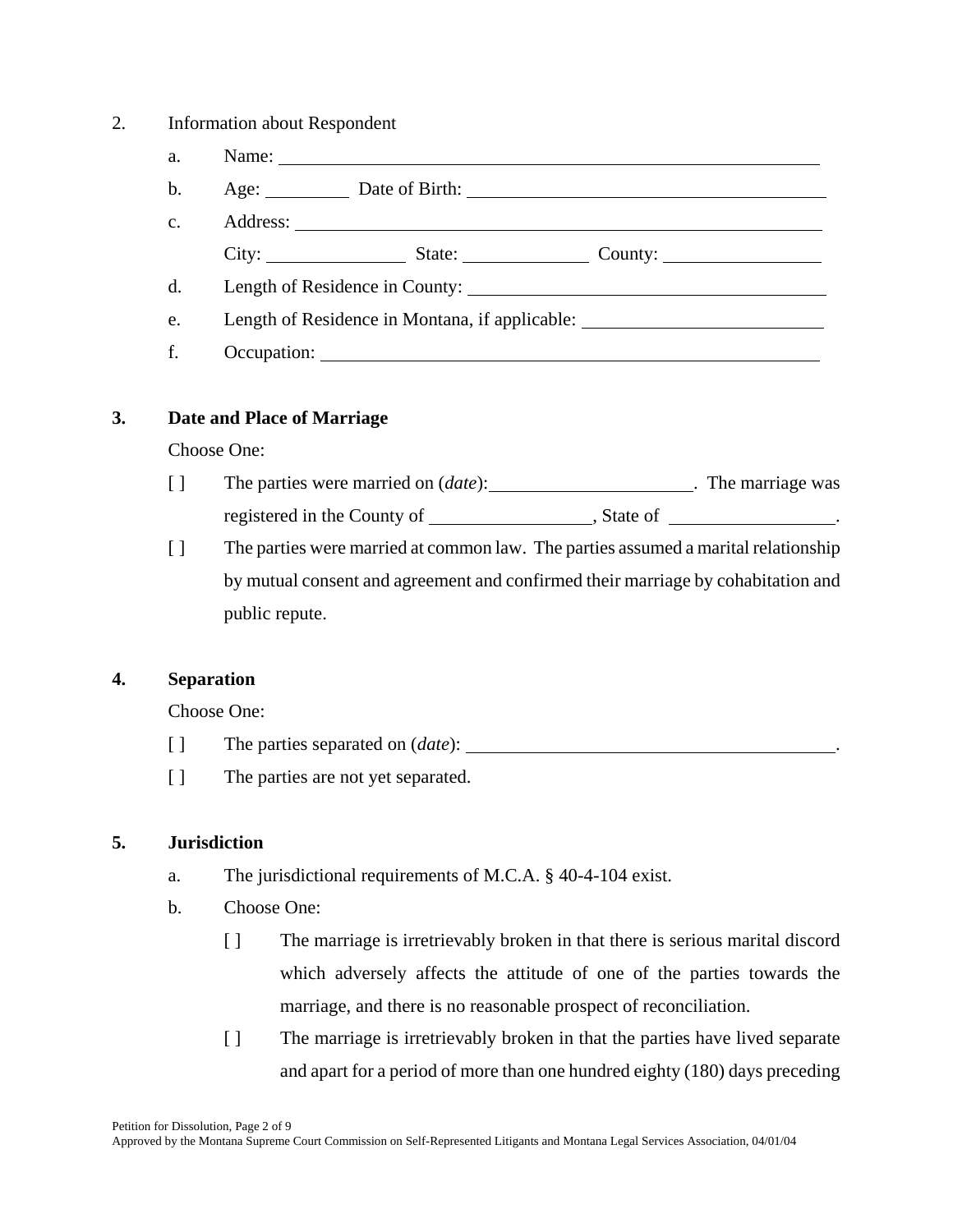the commencement of these proceedings, and there is no reasonable prospect of reconciliation.

c. The conciliation provisions of the Montana Conciliation law and M.C.A. § 40-4-107 do not apply.

# **6. No Children of the Marriage**

Choose One:

- [ ] There were no children born of the marriage.
- [ ] There were children of the marriage, but none are now minors.
- [ ] There were children born of the marriage, but this Court has no jurisdiction over them.

# **7. Pregnancy**

Choose One:

- [ ] The wife is not pregnant.
- [ ] The wife is pregnant. However, the husband is not the father, and the child is not at issue in this proceeding.

## **8. Preliminary Disclosure**

The Petitioner is complying with the preliminary disclosure requirements of M.C.A. §40-4- 252 and will serve a Declaration of Disclosure of Assets, Debts, Income and Expenses upon the Respondent at the time of service of this Petition.

## **9. Real Property**

Choose One:

[ ] The parties do not own any real property.

**or**

[ ] a. The [ ] Petitioner/[ ] Respondent/[ ] both parties is/are the owner(s) of record of real property located at **with a set of real property located** at **with a set of real property** 

Petition for Dissolution, Page 3 of 9

 $\overline{a}$ 

Approved by the Montana Supreme Court Commission on Self-Represented Litigants and Montana Legal Services Association, 04/01/04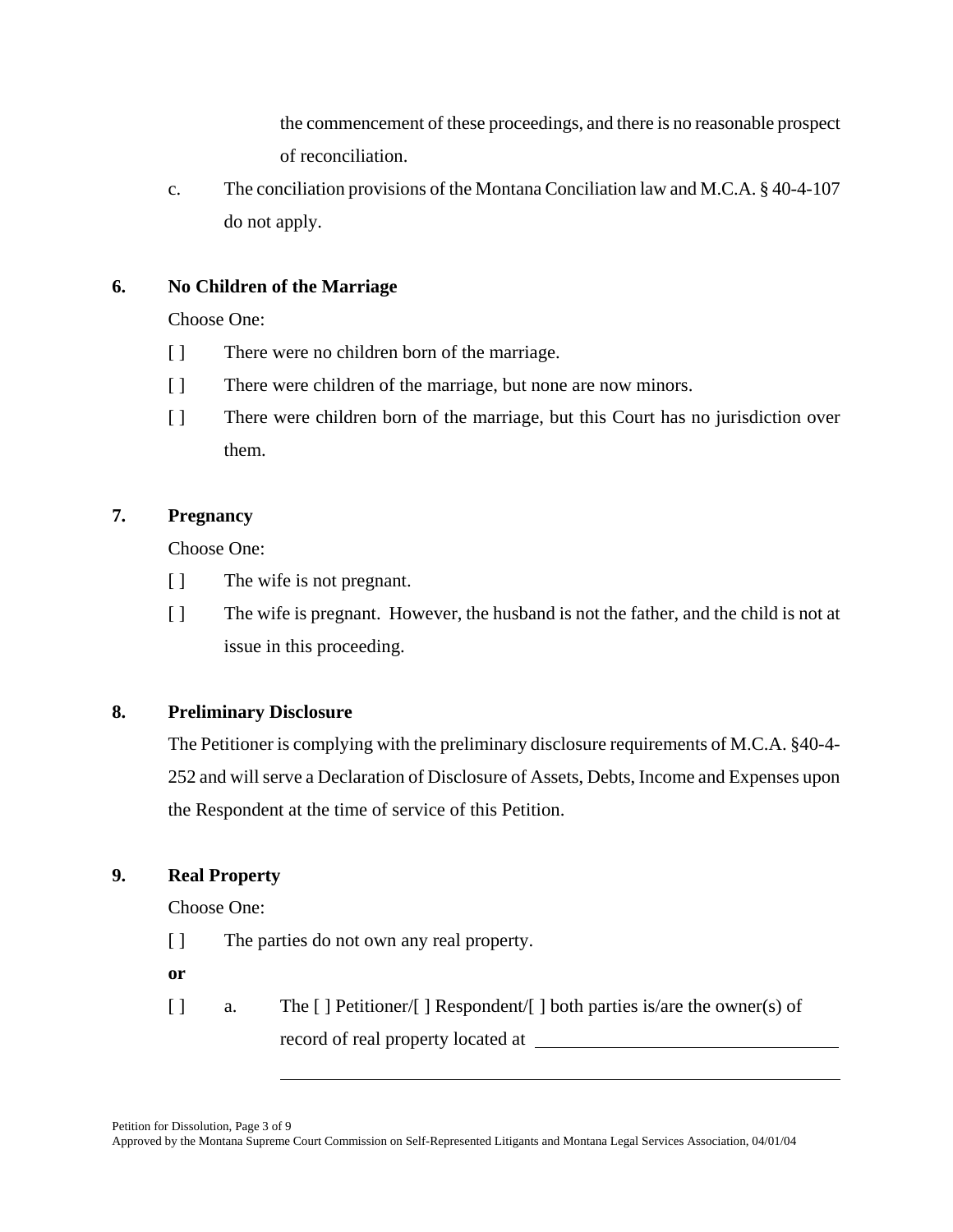. The legal description of the property is

|         | This real property should be distributed as follows. Choose One:    |
|---------|---------------------------------------------------------------------|
| $\perp$ | The [] Petitioner/[] Respondent should be awarded ownership of this |
|         | real property.                                                      |
| or      |                                                                     |
| $\Box$  | Describe the proposed distribution of the real property:            |

<u>. Andrew Maria Maria Maria Maria Maria Maria Maria Maria Maria Maria Maria Maria Maria Maria Maria Maria Mari</u>

If needed, attach additional sheets as Exhibit \_\_\_\_\_.

#### **10. Vehicles**

Choose One:

- [ ] The parties do not own any vehicles.
- **or**
- [ ] The parties own the following vehicle(s). It is equitable that the vehicle(s) be distributed as follows (*Please include the year, make, and model for each vehicle listed.*):

To Petitioner:

 $\overline{a}$ 

| Vehicle:       | VIN#: |  |
|----------------|-------|--|
| Vehicle:       | VIN#: |  |
| Vehicle:       | VIN#: |  |
| To Respondent: |       |  |
| Vehicle:       | VIN#: |  |
| Vehicle:       | VIN#: |  |
| Vehicle:       | VIN#: |  |

Approved by the Montana Supreme Court Commission on Self-Represented Litigants and Montana Legal Services Association, 04/01/04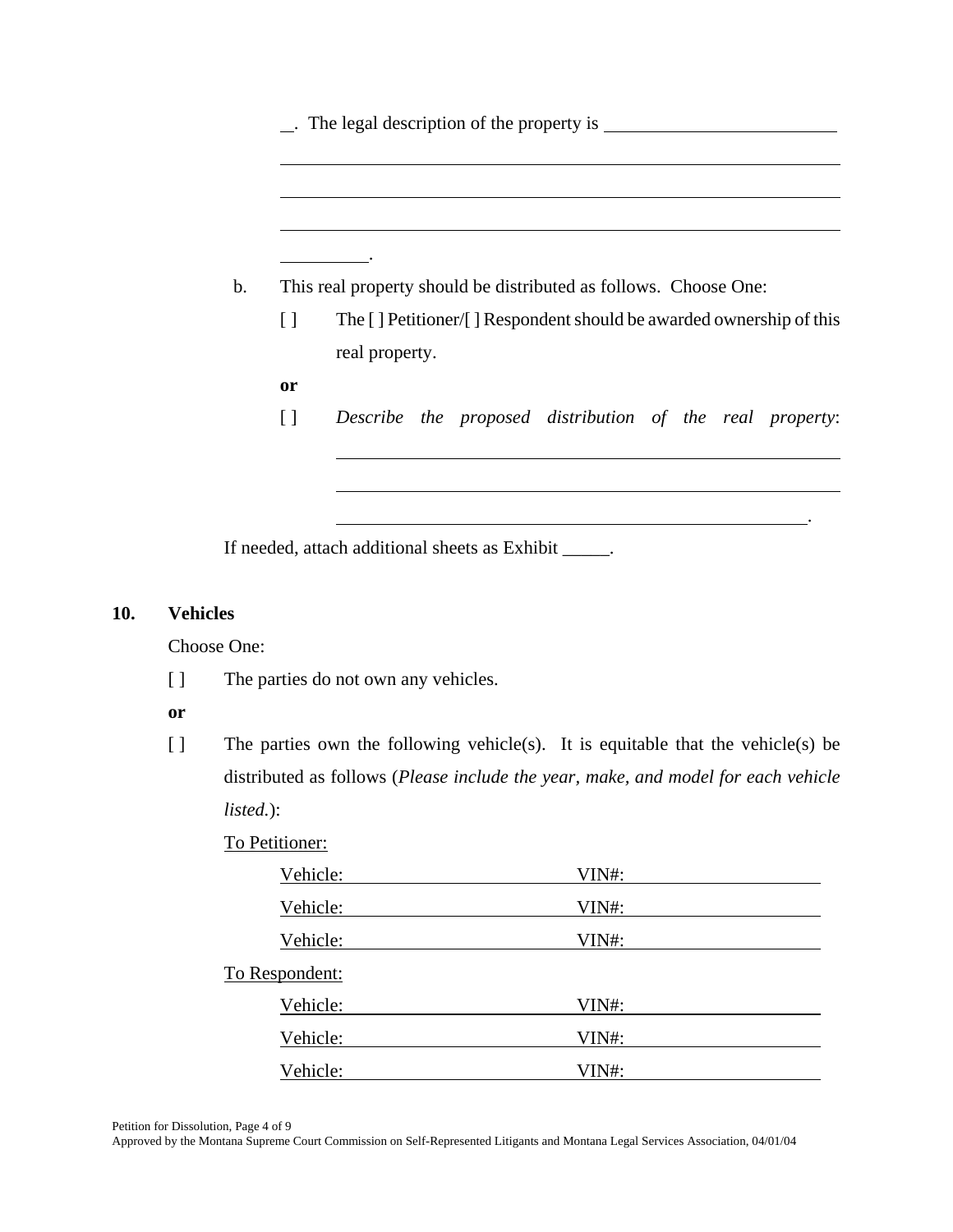If needed, attach additional sheets as Exhibit \_\_\_\_\_.

#### **11. Personal Property**

Choose One:

[ ] The parties have already divided their personal property. It is equitable that each party retain the property currently in his or her possession.

#### **or**

[ ] The parties have not divided their personal property. It is equitable that the property be divided as follows:

\_\_\_\_\_\_\_\_\_\_\_\_\_\_\_\_\_\_\_\_\_\_\_\_\_\_\_\_\_\_\_\_\_\_\_\_\_\_\_\_\_\_\_\_\_\_\_\_\_\_\_\_\_\_\_\_\_\_\_\_\_\_\_\_\_\_\_\_\_\_\_\_\_\_\_\_\_\_\_\_\_

\_\_\_\_\_\_\_\_\_\_\_\_\_\_\_\_\_\_\_\_\_\_\_\_\_\_\_\_\_\_\_\_\_\_\_\_\_\_\_\_\_\_\_\_\_\_\_\_\_\_\_\_\_\_\_\_\_\_\_\_\_\_\_\_\_\_\_\_\_\_\_\_\_\_\_\_\_\_\_\_\_

\_\_\_\_\_\_\_\_\_\_\_\_\_\_\_\_\_\_\_\_\_\_\_\_\_\_\_\_\_\_\_\_\_\_\_\_\_\_\_\_\_\_\_\_\_\_\_\_\_\_\_\_\_\_\_\_\_\_\_\_\_\_\_\_\_\_\_\_\_\_\_\_\_\_\_\_\_\_\_\_\_

\_\_\_\_\_\_\_\_\_\_\_\_\_\_\_\_\_\_\_\_\_\_\_\_\_\_\_\_\_\_\_\_\_\_\_\_\_\_\_\_\_\_\_\_\_\_\_\_\_\_\_\_\_\_\_\_\_\_\_\_\_\_\_\_\_\_\_\_\_\_\_\_\_\_\_\_\_\_

\_\_\_\_\_\_\_\_\_\_\_\_\_\_\_\_\_\_\_\_\_\_\_\_\_\_\_\_\_\_\_\_\_\_\_\_\_\_\_\_\_\_\_\_\_\_\_\_\_\_\_\_\_\_\_\_\_\_\_\_\_\_\_\_\_\_\_\_\_\_\_\_\_\_\_\_\_\_\_\_\_

\_\_\_\_\_\_\_\_\_\_\_\_\_\_\_\_\_\_\_\_\_\_\_\_\_\_\_\_\_\_\_\_\_\_\_\_\_\_\_\_\_\_\_\_\_\_\_\_\_\_\_\_\_\_\_\_\_\_\_\_\_\_\_\_\_\_\_\_\_\_\_\_\_\_\_\_\_\_\_\_\_

\_\_\_\_\_\_\_\_\_\_\_\_\_\_\_\_\_\_\_\_\_\_\_\_\_\_\_\_\_\_\_\_\_\_\_\_\_\_\_\_\_\_\_\_\_\_\_\_\_\_\_\_\_\_\_\_\_\_\_\_\_\_\_\_\_\_\_\_\_\_\_\_\_\_\_\_\_\_\_\_\_

\_\_\_\_\_\_\_\_\_\_\_\_\_\_\_\_\_\_\_\_\_\_\_\_\_\_\_\_\_\_\_\_\_\_\_\_\_\_\_\_\_\_\_\_\_\_\_\_\_\_\_\_\_\_\_\_\_\_\_\_\_\_\_\_\_\_\_\_\_\_\_\_\_\_\_\_\_\_\_\_\_

\_\_\_\_\_\_\_\_\_\_\_\_\_\_\_\_\_\_\_\_\_\_\_\_\_\_\_\_\_\_\_\_\_\_\_\_\_\_\_\_\_\_\_\_\_\_\_\_\_\_\_\_\_\_\_\_\_\_\_\_\_\_\_\_\_\_\_\_\_

To Petitioner:

To Respondent:

If needed, attach additional sheets as Exhibit \_\_\_\_\_.

\_\_\_\_\_\_\_\_\_\_\_\_\_\_\_\_\_\_\_\_\_\_\_\_\_\_\_\_\_\_\_\_\_\_\_\_\_\_\_\_\_\_\_\_\_\_\_\_\_\_\_\_\_\_\_\_\_\_\_\_\_\_\_\_\_\_

#### **12. Debts**

Choose One:

- [ ] There are no debts of the marriage.
- [ ] The parties have accumulated debts during the course of their marriage. It is equitable that each party retain responsibility for the debts currently in his or her name.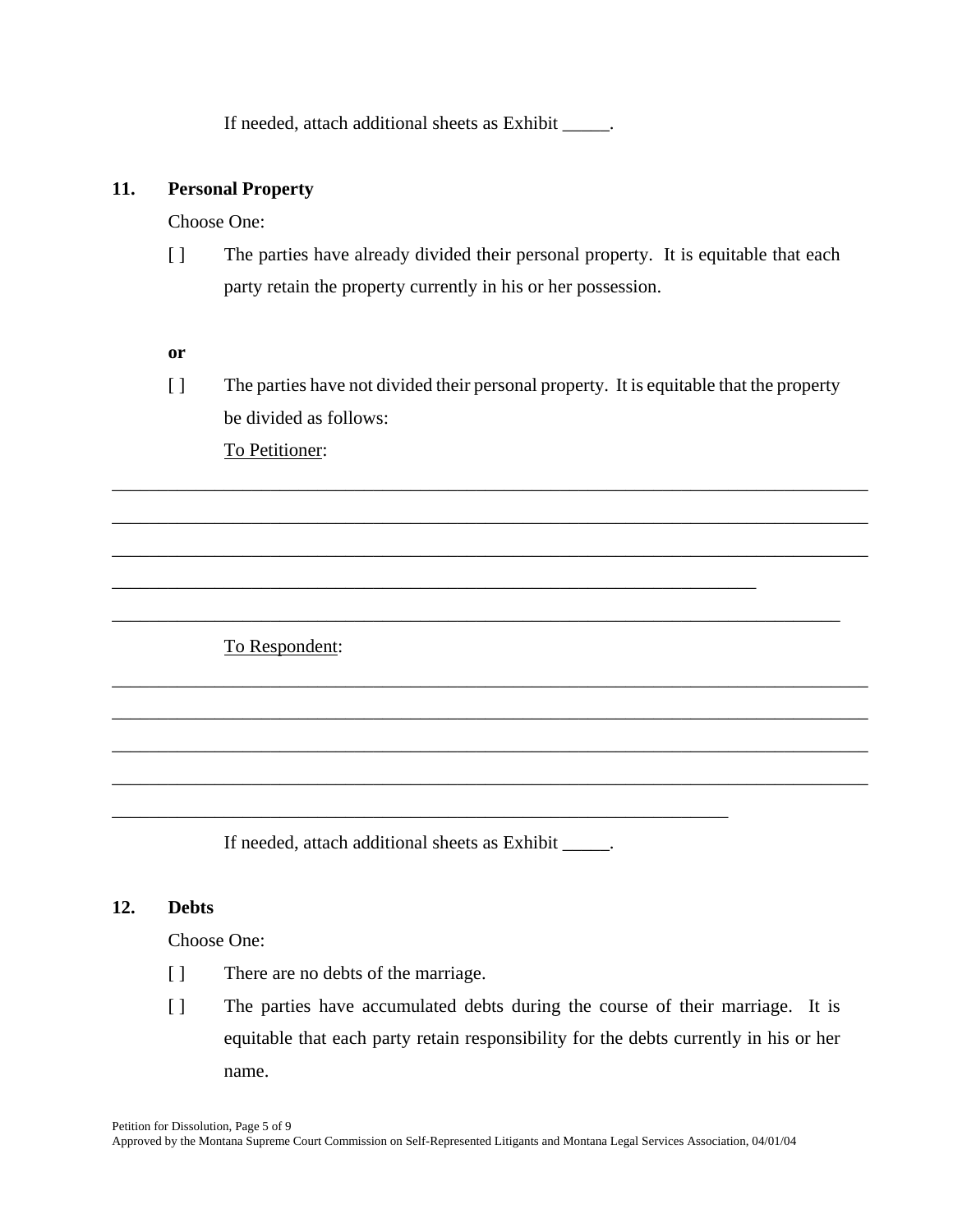[ ] The parties have accumulated debts during the course of their marriage. It is equitable that responsibility for the debts be divided as follows:

|--|

| <b>Description of Debt</b> | <b>Creditor</b> | <b>Current Balance</b> | <b>Amount to Petitioner</b> |
|----------------------------|-----------------|------------------------|-----------------------------|
|                            |                 |                        |                             |
|                            |                 |                        |                             |
|                            |                 |                        |                             |
|                            |                 |                        |                             |
|                            |                 |                        |                             |
|                            |                 |                        |                             |
|                            |                 |                        |                             |
|                            |                 |                        |                             |
|                            |                 |                        |                             |
|                            |                 |                        |                             |

Any and all other debts in Petitioner's name only; any and all other debts incurred solely by the Petitioner since the parties' separation.

## To Respondent:

| <b>Description of Debt</b> | <b>Creditor</b> | <b>Current Balance</b> | <b>Amount to Respondent</b> |
|----------------------------|-----------------|------------------------|-----------------------------|
|                            |                 |                        |                             |
|                            |                 |                        |                             |
|                            |                 |                        |                             |

Petition for Dissolution, Page 6 of 9

Approved by the Montana Supreme Court Commission on Self-Represented Litigants and Montana Legal Services Association, 04/01/04

**or**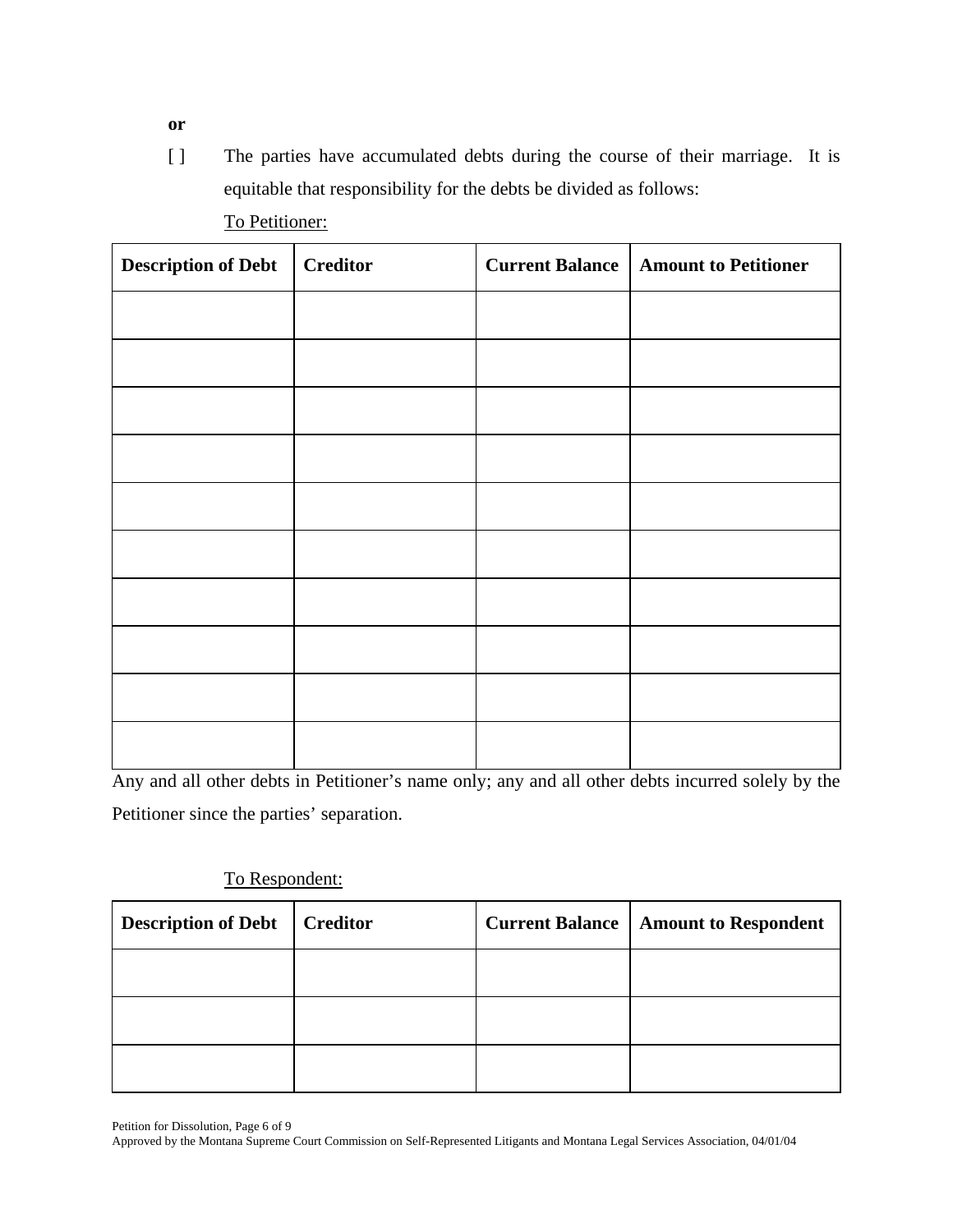| <b>Description of Debt</b> | <b>Creditor</b> | <b>Current Balance</b> | <b>Amount to Respondent</b> |
|----------------------------|-----------------|------------------------|-----------------------------|
|                            |                 |                        |                             |
|                            |                 |                        |                             |
|                            |                 |                        |                             |
|                            |                 |                        |                             |
|                            |                 |                        |                             |
|                            |                 |                        |                             |
|                            |                 |                        |                             |

Any and all other debts in Respondent's name only; any and all other debts incurred solely by the Respondent since the parties' separation; and any and all other debts not disclosed by the Respondent to the Petitioner.

If needed, attach additional sheets as Exhibit \_\_\_\_\_.

## **13. Wife's Former Name**

Choose One:

- [ ] The wife would like to be restored to her former name of
- [ ] The wife does not want to be restored to her former name.
- [ ] The husband does not know whether the wife would like to be restored to her former name.

<u>. Andre de la contrada de la contrada de la contrada de la contrada de la contrada de la contrada de la contra</u>

\_\_\_\_\_\_\_\_\_\_\_\_\_\_\_\_\_\_\_\_\_\_\_\_\_\_\_\_\_\_\_\_\_\_\_\_\_\_\_\_\_\_\_\_\_\_\_\_\_\_\_\_\_\_\_\_\_\_\_\_\_\_\_\_\_.

#### **14. Other Provisions**

 $\overline{a}$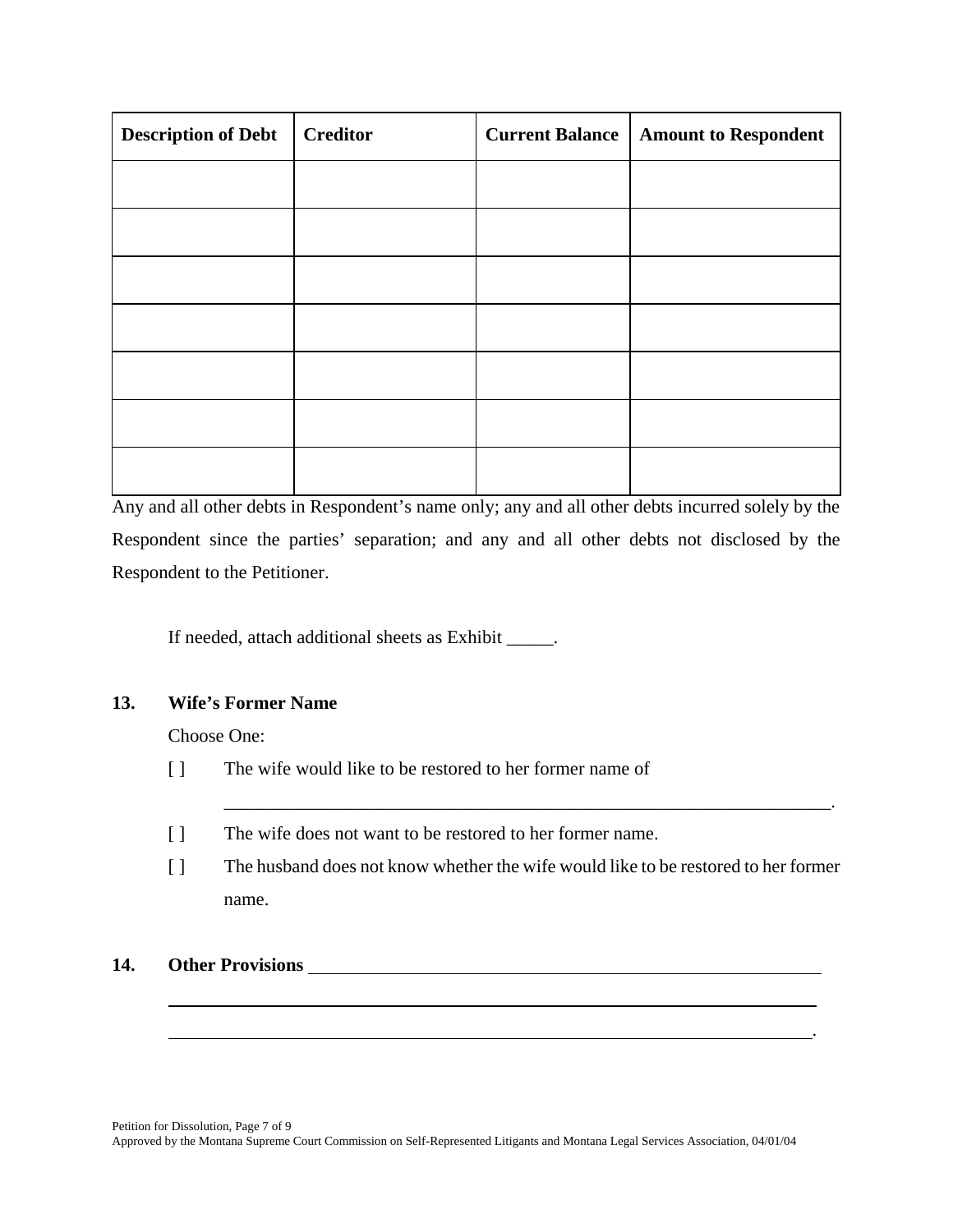WHEREFORE, the Petitioner requests as follows:

- 1. That this Court enter a Decree of Dissolution of Marriage dissolving the marital status between the parties;
- 2 That each party be granted real and personal property as requested above;
- 3. That each party be granted ownership of the vehicles as requested above;
- 4. That each party be ordered to pay debts as requested above;
- 5. That the wife be restored to use of her former name, if requested above;
- 6. Other Provisions:

 $\frac{\ }{}$  ; and

7. For such other and further relief as the Court deems just and proper.

DATED this  $\_\_\_\_\_\_\_\$  day of  $\_\_\_\_\_\_\_\_\_\_\_$ , 20 $\_\_\_\_\.\$ 

Petitioner Pro Se

\_\_\_\_\_\_\_\_\_\_\_\_\_\_\_\_\_\_\_\_\_\_\_\_\_\_\_\_\_\_\_\_\_\_\_\_\_

\_\_\_\_\_\_\_\_\_\_\_\_\_\_\_\_\_\_\_\_\_\_\_\_\_\_\_\_\_\_\_\_\_\_\_\_\_

Print Name